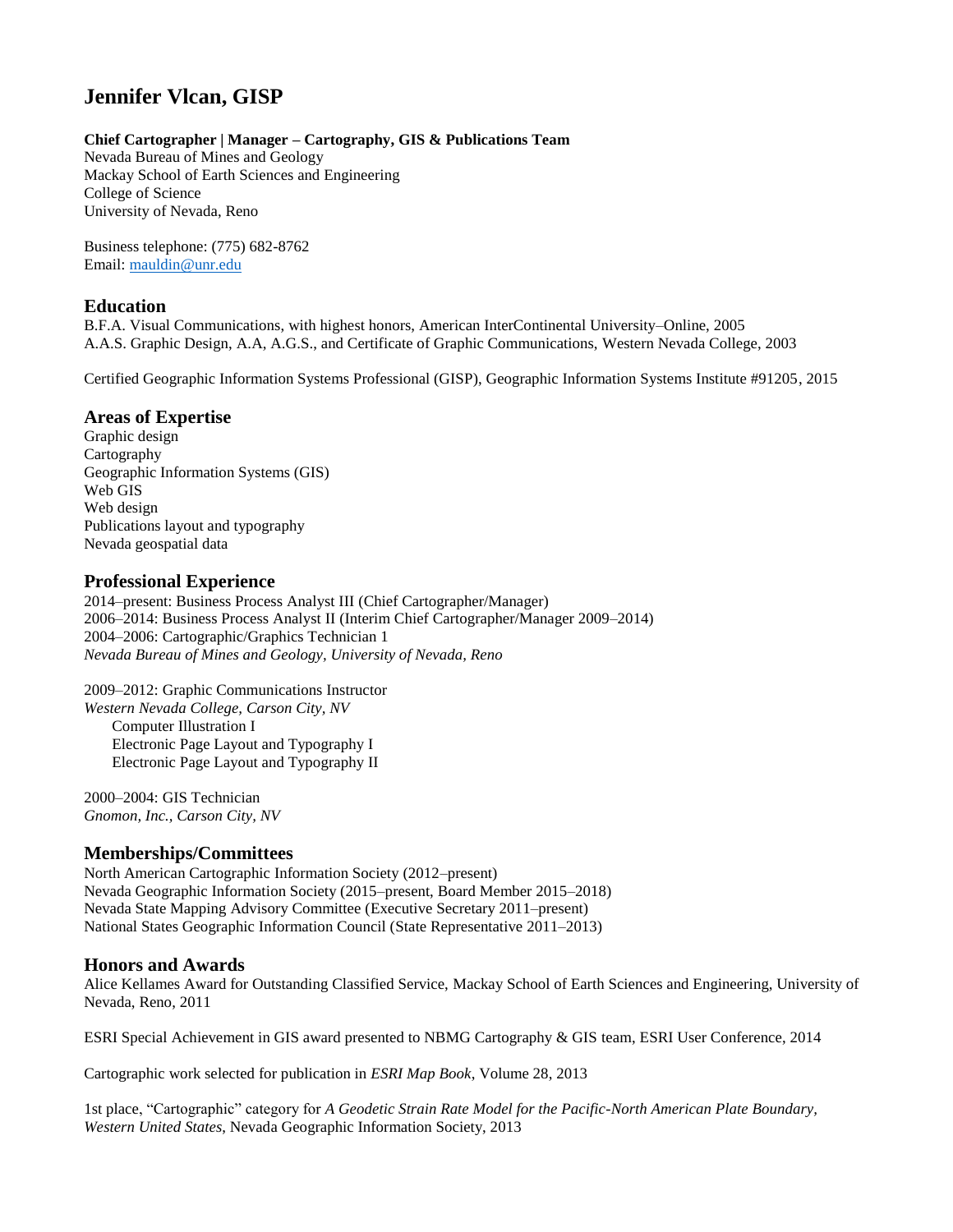1st place, "Artographic" category for *Damaging Earthquakes in Nevada: 1840s to 2010*, Nevada Geographic Information Society, 2013

1st place, "Cartographic" category for *Geologic Map of the Wells Area, Elko County, Nevada*, Nevada Geographic Information Society, 2011

2nd place "Artographic" of *Quaternary Faults in Nevada*, Nevada Geographic Information Society, 2009

3rd place, "Cartographic" category for *Geologic Map of the Devils Throat Quadrangle, Clark County, Nevada*, Nevada Geographic Information Society, 2013

3rd Place "Cartographic" category for cartographic work on the Minden quadrangle geologic map, Nevada Geographic Information Society, 2015

#### **Significant Project Contributions**

Graphic design of *Nevada Geology calendar*, 2013 – present ([http://pubs.nbmg.unr.edu/Calendars-s/1853.htm\)](http://pubs.nbmg.unr.edu/Calendars-s/1853.htm)

*Nevada Geologic Maps* web application [\(https://gisweb.unr.edu/geologicmaps/\)](https://gisweb.unr.edu/geologicmaps/)

*Nevada Mineral Resource Database* web application (currently in production, expected launch Spring 2020)

*MyHazards-Nevada* web application [\(https://gisweb.unr.edu/myhazards/\)](https://gisweb.unr.edu/myhazards/)

W.M. Keck Earth Sciences and Mining Research website overhaul (in progress), 2019–present [\(http://keck.library.unr.edu\)](http://keck.library.unr.edu/)

NBMG information architecture planning and development to support NBMG Web-GIS/Open Data operations

NBMG website overhaul including design and HTML/CSS coding, 2010

## **Publications and Cartographic Work**

- Anderson, R.B., Faulds, J.E., and Dering, G.M., 2013, Preliminary geologic map of the central Lake Range, southern Fox Range, and northern Terraced Hills, Emerson Pass geothermal area, Washoe County, Nevada (second edition): Nevada Bureau of Mines and Geology Open-File Report 13-10, scale 1:24,000, 9 p. *[cartography by Anderson, R.B., and Mauldin, J.]*
- Beard, L.S., Campagna, D.J., 2012, Geologic Map of the Devils Throat quadrangle, Clark County, Nevada: Nevada Bureau of Mines and Geology Map 181, scale 1:24,000, 9 p. *[cartography by Armeno, H., and Mauldin, J.]*
- Bell, J.W., Garside, L.J, and House, P.K, 2005, Geologic map of the Wadsworth quadrangle, Washoe County, Nevada: Nevada Bureau of Mines and Geology Map 153, scale 1:24,000. *[cartography by Chaney, R., and Mauldin, J.]*
- Bell, J.W., and House, P.K., 2010, Geologic map of the Grimes Point quadrangle, Churchill County, Nevada: Nevada Bureau of Mines and Geology Map 173, 1:24,000 scale, 24 p. *[cartography by Armeno, H., and Mauldin, J.]*
- Bell, J.W., House, P.K., and Briggs, R.W., 2004, Preliminary geologic map of the east half of the Pah Rah Mountain quadrangle, Washoe County, Nevada: Nevada Bureau of Mines and Geology Open-File Report 04-3, 1:24,000 scale. *[cartography by Mauldin, J.]*
- Carlson, C.W., 2014, Geologic map of the Terrill Mountains quadrangle, Churchill and Mineral counties, Nevada: Nevada Bureau of Mines and Geology Open-File Report 14-4, scale 1:24,000. *[cartography by Carlson, C.W, and Vlcan, J.]*
- Castor, S.B., House, P.K., Hudson, D.M., and Henry, C.D., 2013, Geologic map of the Flowery Peak quadrangle, Storey and Lyon counties, Nevada: Nevada Bureau of Mines and Geology Map 180, scale 1:24,000, 24 p. *[cartography by Mauldin, J., Armeno, H., and Seelye, I.M.]*
- Castor, S.B., House, P.K., and Hudson, D.M., 2006, Preliminary geologic map of the Flowery Peak quadrangle, Storey and Lyon counties, Nevada: Nevada Bureau of Mines and Geology Open-File Report 06-6, scale 1:24,000, 16 p. *[cartography by Mauldin, J.]*
- Castor, S.B., House, P.K., and Hudson, D.M., 2005, Preliminary geologic map of the west half of the Flowery Peak quadrangle, Storey and Lyon counties, Nevada: Nevada Bureau of Mines and Geology Open-File Report 05-4, scale 1:24,000. *[cartography by Mauldin, J.]*
- Colgan, J.P., Henry, C.D., and John, D.A., 2011, Geologic map of the Caetano caldera, Lander and Eureka counties, Nevada: Nevada Bureau of Mines and Geology Map 174, scale 1:75,000, 10 p. *[cartography by Colgan, J.P., and Mauldin, J.]*
- dePolo, C. M., 2008, Quaternary faults in Nevada: Nevada Bureau of Mines and Geology Map 167, scale 1:1,000,000. *[cartography by Mauldin, J.]*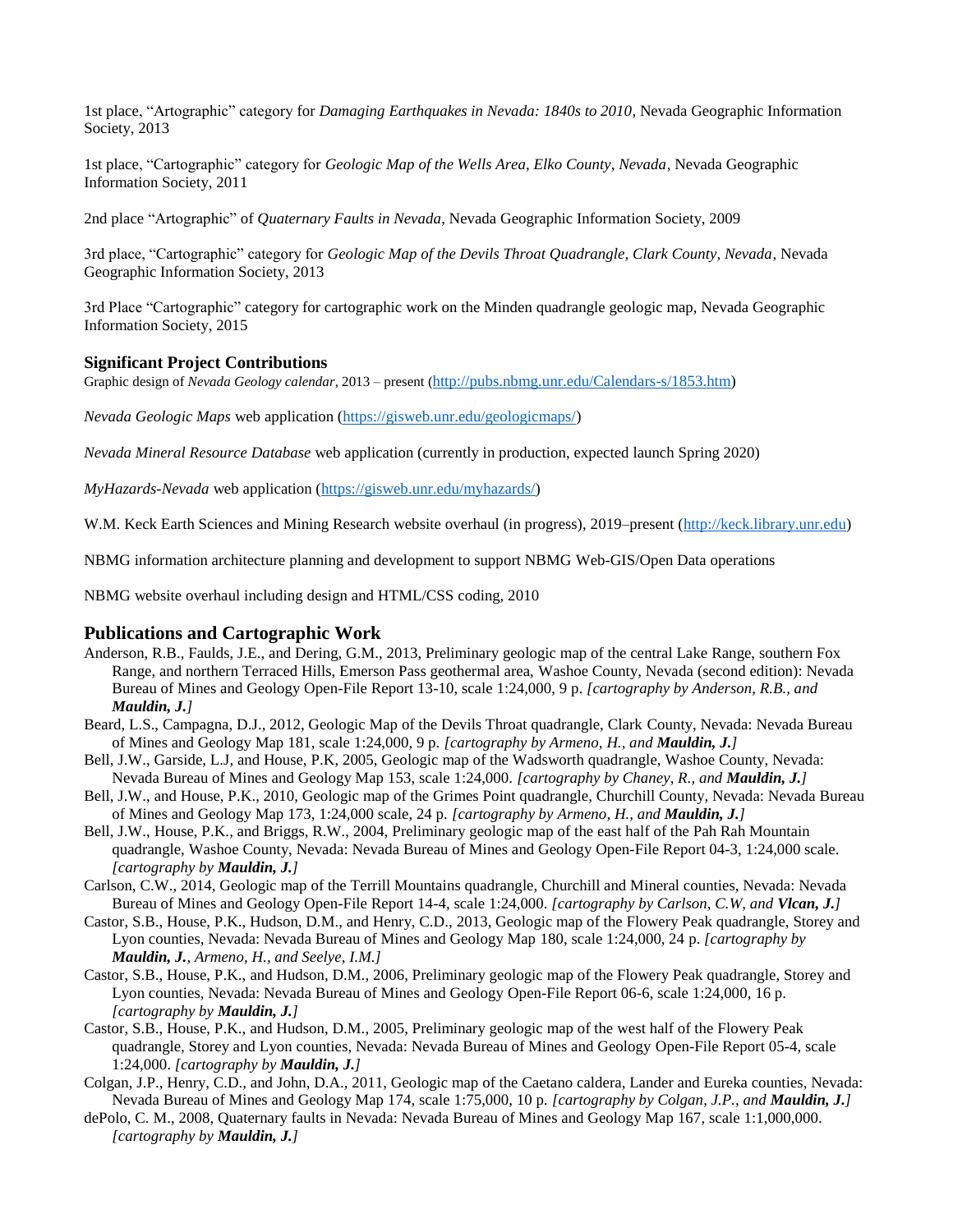- dePolo, C. M., 2012, Damaging Earthquakes in Nevada—1840s to 2008: Nevada Bureau of Mines and Geology Special Publication 37 *[cartography and design by Mauldin, J.]*
- dePolo, C.M., and Earl, P.I., 2006, Effect and response in Nevada to the great 1906 San Francisco, California earthquake: Nevada Bureau of Mines and Geology Open-File Report 06-3 *[cartography and layout by Mauldin, J.]*
- dePolo, C.M., Johnson, G.J., Price, J.G., and **Mauldin, J.M.**, 2009, Quaternary faults in Nevada—online interactive map: Nevada Bureau of Mines and Geology Open-File Report 09-9, 4 p.
- dePolo, D.M., and dePolo, C. M., 2012, Earthquakes in Nevada—1840s to 2010: Nevada Bureau of Mines and Geology Map 179, scale 1:1,000,000. *[cartography by Mauldin, J.]*
- Dering, G.M., and Faulds, J.E., 2013, Preliminary geologic map of the Tuscarora geothermal area, Elko County, Nevada: Nevada Bureau of Mines and Geology Open-File Report 13-5, 2 plates, scale 1:24,000, 4 p. *[cartography by Dering, G.M., Richardson, M., and Mauldin, J.]*
- Faulds, J.E., Ramelli, A.R., and Castor, S.B., 2010, Preliminary geologic map of the Searchlight quadrangle, Clark County, Nevada: Nevada Bureau of Mines and Geology Open-File Report 10-13, scale 1:24,000. *[cartography by Mauldin, J.]*
- Faulds, J.E., Ramelli, A.R., Garside, L.J., Coolbaugh, M.F., and Green, H.L., 2012, Preliminary geologic map of the Desert Peak quadrangle, Churchill County, Nevada: Nevada Bureau of Mines and Geology Open File Report 12-5, scale 1:24,000. *[cartography by Mauldin, J., and Richardson, M.]*
- Faulds, J.E., Ramelli, A.R., and Lledo, H., 2006, Preliminary geologic map of the north half of the Searchlight quadrangle, Clark County, Nevada: Nevada Bureau of Mines and Geology Open-File Report 06-15, scale 1:24,000, 11 p. *[cartography by Mauldin, J.]*
- Faulds, J.E., Ramelli, A.R., and Perkins, M. E., 2011, Preliminary geologic map of the Hazen quadrangle, Lyon and Churchill counties, Nevada: Nevada Bureau of Mines and Geology Open-File Report 11-8, scale 1:24,000. *[cartography by and Richardson, M., Seelye, I, and Mauldin, J.]*
- Garside, L.J, and Bonham, H.F, 2006, Geologic map of the Olinghouse quadrangle, Washoe County, Nevada: Nevada Bureau of Mines and Geology Map 157, scale 1:24,000. *[cartography by Chaney, R., Tingley, S., Arritt, C., and Mauldin, J.]*
- Garside, L.J., Nials, F.L., and Ramelli, A.R., 2010, Preliminary geologic map of the Griffith Canyon quadrangle, Washoe County, Nevada: Nevada Bureau of Mines and Geology Open-File Report 10-2, scale 1:24,000, 7 p. *[cartography by Richardson, M., and Mauldin, J.]*
- Henry, C.D., Ramelli, A.R., and Boden, D.R., 2007, Preliminary geologic map of the Stockton Flat Well quadrangle, Lyon and Storey counties, Nevada: Nevada Bureau of Mines and Geology Open-File Report 07-5, scale 1:24,000. *[cartography by Mauldin, J.]*
- Henry, C.D., Ramelli, A.R., Faulds, J.F., and Widmer, M., 2009, Geologic map of the Seven Lakes Mountain quadrangle, Washoe County, Nevada and the eastern part of the Constantia quadrangle, Lassen County, California, with a section on Gravity-based geologic cross sections: Nevada Bureau of Mines and Geology Map 164, scale 1:24,000, 27 p. *[cartography by Armeno, H., Arritt, C., and Mauldin, J.]*
- Henry, C.D, and Thorman, C.H., 2011, Geologic map of the Wells area, Elko County, Nevada, scale 1:48,000 *in* dePolo, C.M., and LaPointe, D.D., editors, 2011, The 21 February 2008 M<sub>w</sub> 6.0 Wells, Nevada Earthquake—a compendium of earthquake-related investigations prepared by the University of Nevada, Reno: Nevada Bureau of Mines and Geology Special Publication 36. *[cartography by Armeno, H., and Mauldin, J.]*
- Henry, C.D., and Thorman, C.H., 2015, Preliminary geologic map of the Pequop Summit quadrangle, Elko County, Nevada: Nevada Bureau of Mines and Geology Open-File Report 15-8, scale 1:24,000, 12 p. *[cartography by Ryan, K., Micander, R., and Vlcan, J.]*
- Hess, R.H., and Davis, D.A., 2009, Nevada active mines and energy producers: Nevada Bureau of Mines and Geology Educational Series 49 *[cartography by Armeno, H., and Mauldin, J.]*
- Hinz, N.H., Faulds, J.E., and Bell, J.W., 2011, Preliminary geologic map of the Bunejug Mountains quadrangle, Churchill County, Nevada: Nevada Bureau of Mines and Geology Open-File Report 11-9, scale 1:24,000. *[cartography by Mauldin, J.]*
- Hinz, N.H., Ramelli, A.R., and Faulds, J.E., 2014, Preliminary geologic map of the Mount Rose quadrangle, Washoe County, Nevada: Nevada Bureau of Mines and Geology Open-File Report 14-7, 1:24,000 scale, 4 p. *[cartography by Vlcan, J., Ryan, K., Wearne, R., and Seelye, I.]*
- Hoeft, J.S., and Frankel, K. L., 2012, Preliminary surficial geologic map along the northwest Lone Mountain and Weepah Hills piedmonts, Esmeralda County, Nevada: Nevada Bureau of Mines and Geology Open-File Report 12-1, scale 1:24,000. *[cartography by Mauldin, J.]*
- House, P.K., Brock, A.L., Pearthree, P.A., 2008, Preliminary geologic map of late Cenozoic deposits in the Spirit Mtn. SE quadrangle, Clark County, Nevada and Mohave County, Arizona: Nevada Bureau of Mines and Geology Open-File Report 08-3, scale 1:24,000. *[cartography by Arritt, C., and Mauldin, J.]*
- House, P.K., Brock, A.L., Pearthree, P.A., 2005, Preliminary geologic map of the late Cenozoic alluvium in the west half of the Spirit Mtn. SE quadrangle, Clark County, Nevada and Mohave County, Arizona: Nevada Bureau of Mines and Geology Open-File Report 05-8, scale 1:24,000. *[cartography by Arritt, C., and Mauldin, J.]*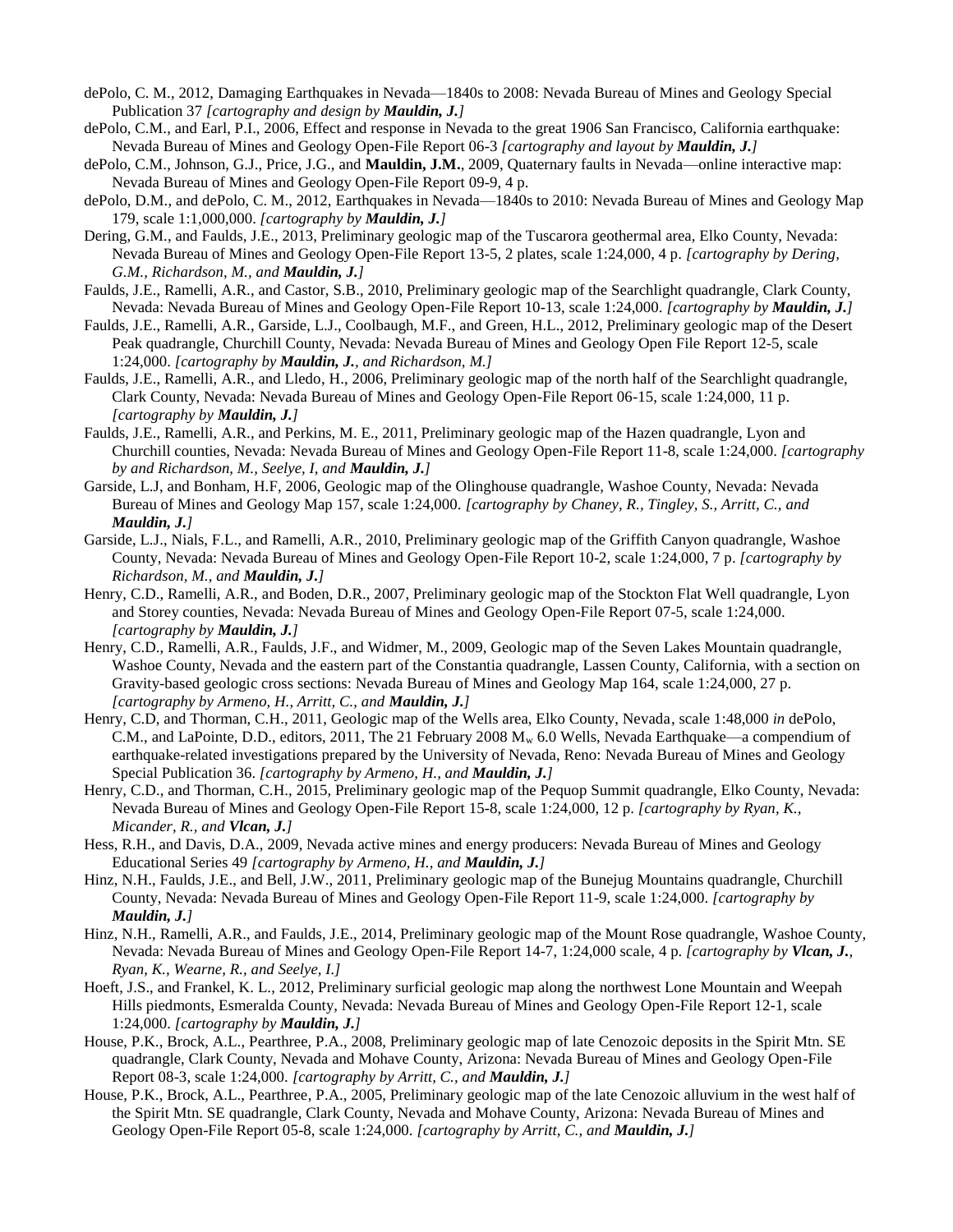- House, P.K., and Faulds, J.E., 2008, Preliminary geologic map of the north half of the Spirit Mtn. NW quadrangle, Clark County, Nevada and Mohave County, Arizona: Nevada Bureau of Mines and Geology Open-File Report 08-5, scale 1:24,000. *[cartography by Richardson, M., and Mauldin, J.]*
- House, P.K., and Faulds, J.E., 2009, Preliminary geologic map of the Spirit Mtn. NW quadrangle, Clark County, Nevada and Mohave County, Arizona: Nevada Bureau of Mines and Geology Open-File Report 09-6, scale 1:24,000. *[cartography by Richardson, M., and Mauldin, J.]*
- House, P.K., Green, H., Grimmer, A, and Digital Dirt Mapping Team, 2010, Preliminary surficial geologic map of Clark County, Nevada: Nevada Bureau of Mines and Geology Open-File Report 10-7, scale 1:150,000. *[cartography by Richardson, M., Mauldin, J. and Seelye, I.]*
- House, P.K., Park, B.K., and Ramelli, A.R., 2004, Preliminary surficial geologic map of the Nevada part of the Desert quadrangle: Nevada Bureau of Mines and Geology Open-File Report 08-5, scale 1:24,000. *[cartography by Crouse, E., and Mauldin, J.]*
- House, P.K., Park, B.K., and Ramelli, A.R., 2005, Preliminary surficial geologic map of the Hidden Valley quadrangle, Clark County, Nevada: Nevada Bureau of Mines and Geology Open-File Report 05-5, scale 1:24,000. *[cartography by Mauldin, J., and Arritt, C.]*
- House, P.K., Park, B.K., and Ramelli, A.R., 2004, Preliminary surficial geologic map of the west half of the Hidden Valley quadrangle, Nevada: Nevada Bureau of Mines and Geology Open-File Report 04-8, scale 1:24,000. *[cartography by Mauldin, J.]*
- Hursh, J., **Vlcan, J.**, and Henry, C., 2020, [Nevada geology calendar 2020:](http://pubs.nbmg.unr.edu/Nevada-geology-calendar-2016-p/cal2016.htm) Nevada Bureau of Mines and Geology CAL2020.
- Hursh, J., **Vlcan, J.**, and Henry, C., 2019, [Nevada geology calendar 2019](http://pubs.nbmg.unr.edu/Nevada-geology-calendar-2016-p/cal2016.htm): Nevada Bureau of Mines and Geology CAL2019.
- Hursh, J., **Vlcan, J.**, Henry, C., and Hinz, N., 2018, [Nevada geology calendar 2018:](http://pubs.nbmg.unr.edu/Nevada-geology-calendar-2016-p/cal2016.htm) Nevada Bureau of Mines and Geology CAL2018.
- Hursh, J., **Vlcan, J.**, Henry, C., and Hinz, N., 2017, [Nevada geology calendar 2017](http://pubs.nbmg.unr.edu/Nevada-geology-calendar-2016-p/cal2016.htm): Nevada Bureau of Mines and Geology CAL2017.
- Hursh, J., **Vlcan, J.**, Henry, C., and Hinz, N., 2016, [Nevada geology calendar 2016](http://pubs.nbmg.unr.edu/Nevada-geology-calendar-2016-p/cal2016.htm): Nevada Bureau of Mines and Geology CAL2016.
- Hursh, J., **Vlcan, J.**, Henry, C., and Hinz, N., 2015, [Nevada geology calendar 2015](http://pubs.nbmg.unr.edu/Nevada-geology-calendar-2016-p/cal2016.htm): Nevada Bureau of Mines and Geology CAL2015.
- Hursh, J., **Mauldin, J.**, Henry, C., and Hinz, N., 2014, [Nevada geology calendar 2014](http://pubs.nbmg.unr.edu/Nevada-geology-calendar-2016-p/cal2016.htm): Nevada Bureau of Mines and Geology CAL2014.
- Hursh, J., **Mauldin, J.**, and Henry, C., 2013, [Nevada geology calendar 2013](http://pubs.nbmg.unr.edu/Nevada-geology-calendar-2016-p/cal2016.htm): Nevada Bureau of Mines and Geology CAL2013.
- Kreemer, C., Hammond, W.C., Blewitt, G., Holland, A.A., and Bennett, D.A., 2012, A geodetic strain rate model for the Pacific–North American plate boundary, western United States: Nevada Bureau of Mines and Geology Map 178, scale 1:500,000 at latitude 39. *[cartography by Mauldin, J.]*
- Long, S.P., Preliminary geologic map of Heath Canyon, central Grant Range, Nye County, Nevada: Nevada Bureau of Mines and Geology Open-File Report 14-6, scale 1:24,000, 4 p. *[cartography by Long, S.P., Vlcan, J., and Ryan, K.]*
- Muntean, J.L., and Davis, D.A., 2019, Nevada active mines and energy producers: Nevada Bureau of Mines and Geology Educational Series 64 *[cartography by Wilson, S.C., and Vlcan, J.]*
- Muntean, J.L., and Davis, D.A., 2017, Nevada active mines and energy producers: Nevada Bureau of Mines and Geology Educational Series 60 *[cartography by Vlcan, J.]*
- Muntean, J.L., and Davis, D.A., 2014, Nevada active mines and energy producers: Nevada Bureau of Mines and Geology Educational Series 54 *[cartography by Vlcan, J.]*
- Muntean, J.L., and Davis, D.A., 2019, Nevada active mines and energy producers: Nevada Bureau of Mines and Geology Open-File Report 19-1, compilation scale 1:1,000,000 *[cartography by Wilson, S.C., and Vlcan, J.]*
- Muntean, J.L., and Davis, D.A., 2017, Nevada active mines and energy producers: Nevada Bureau of Mines and Geology Open-File Report 17-1, compilation scale 1:1,000,000 *[cartography by Vlcan, J.]*
- Muntean, J.L., and Davis, D.A., 2014, Nevada active mines and energy producers (second edition): Nevada Bureau of Mines and Geology Open-File Report 14-1, compilation scale 1:1,000,000 *[cartography by Armeno, H., Richardson, M., and Vlcan, J.]*
- Muntean, J.L., Hill, T.J., Hannink, R.L., Smith, M., Raabe, K., and Shabestari, P., 2017, Preliminary geologic map of the south Kinsley Mountains, Elko and White Pine counties, Nevada: Nevada Bureau of Mines and Geology Open-File Report 15-9, scale 1:12,000, 3 p. *[cartography by Ryan, K., and Vlcan, J.]*
- Nevada Bureau of Mines and Geology, 2006, Mineral- and resource-potential in Pershing County, Nevada: Nevada Bureau of Mines and Geology Open-File Report 06-7 *[cartography and layout by Vlcan, J.]*
- Nevada Bureau of Mines and Geology, 2006, Mineral- and resource-potential in Pershing County, Nevada: Nevada Bureau of Mines and Geology Open-File Report 06-6 *[cartography and layout by Vlcan, J.]*
- Nevada Bureau of Mines and Geology, 2006, Mineral- and resource-potential in White Pine County, Nevada: Nevada Bureau of Mines and Geology Open-File Report 06-5 *[cartography and layout by Vlcan, J.]*